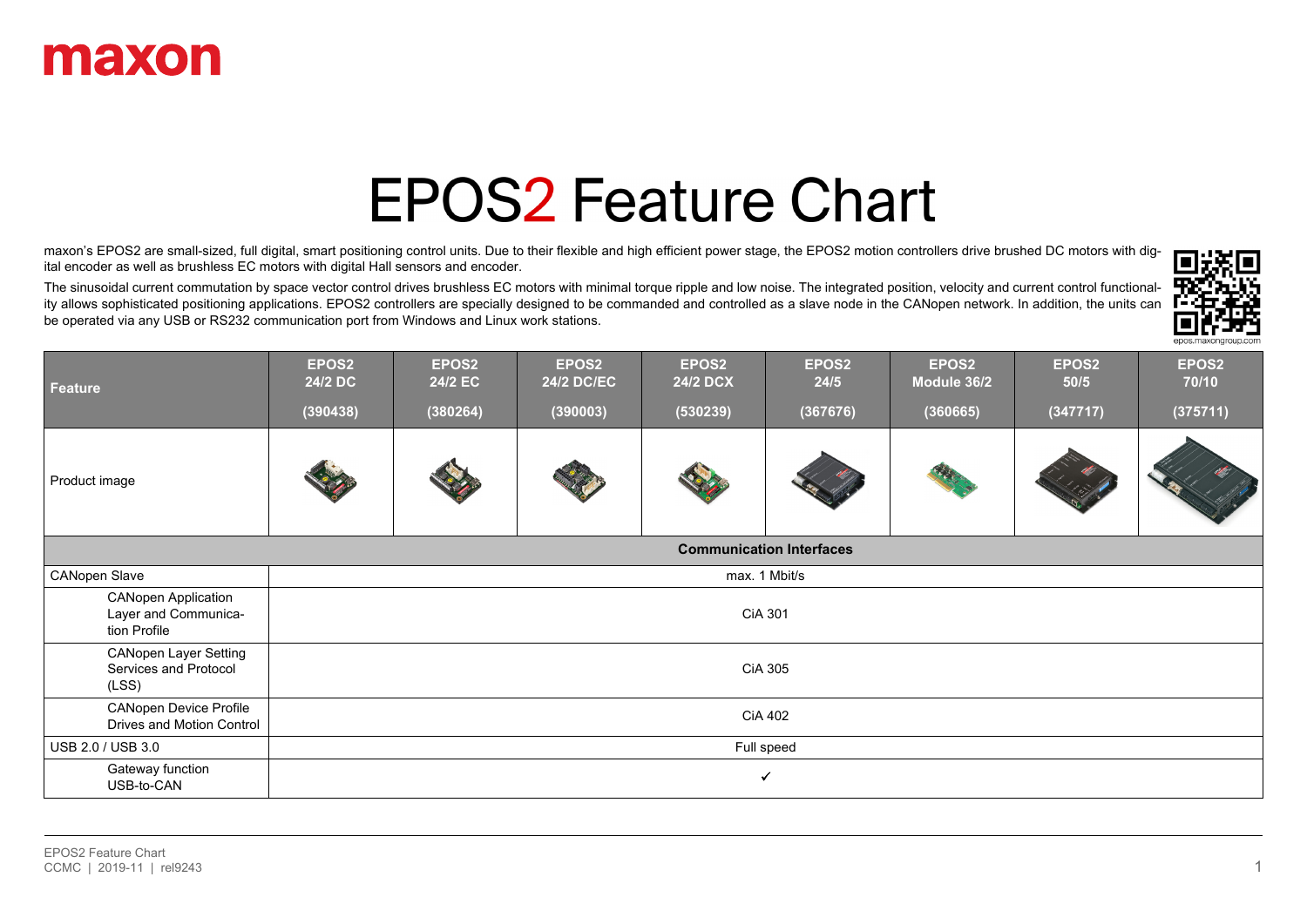| Feature                                                                           | EPOS2<br>24/2 DC | EPOS2<br>24/2 EC | EPOS <sub>2</sub><br><b>24/2 DC/EC</b> | EPOS2<br><b>24/2 DCX</b> | EPOS2<br>24/5             | EPOS2<br>Module 36/2                      | EPOS2<br>50/5 | EPOS <sub>2</sub><br>70/10 |
|-----------------------------------------------------------------------------------|------------------|------------------|----------------------------------------|--------------------------|---------------------------|-------------------------------------------|---------------|----------------------------|
|                                                                                   | (390438)         | (380264)         | (390003)                               | (530239)                 | (367676)                  | (360665)                                  | (347717)      | (375711)                   |
| <b>RS232</b>                                                                      |                  |                  |                                        |                          | max. 115 kbit/s           |                                           |               |                            |
| Gateway function<br>RS232-to-CAN                                                  |                  |                  |                                        |                          | ✓                         |                                           |               |                            |
|                                                                                   |                  |                  |                                        |                          | <b>Motors</b>             |                                           |               |                            |
| <b>Brushed DC motors</b><br>up to (continuous / max.)                             | 48 W / 96 W      |                  | 48 W / 96 W                            | 48 W / 96 W              | 120 W / 240 W             | 72 W / 144 W                              | 250 W / 500 W | 700 W / 1'750 W            |
| Brushless EC motors (BLDC)<br>up to (continuous / max.)                           |                  | 48 W / 96 W      | 48 W / 96 W                            |                          | 120 W / 240 W             | 72 W / 144 W                              | 250 W / 500 W | 700 W / 1'750 W            |
|                                                                                   |                  |                  |                                        |                          | <b>Sensors (Feedback)</b> |                                           |               |                            |
| Digital Hall sensors (EC motors)                                                  |                  | $\checkmark$     | $\checkmark$                           | $\overline{\phantom{m}}$ | $\checkmark$              | $\checkmark$                              | $\checkmark$  | $\checkmark$               |
| Digital incremental encoder<br>(2-/3-channel with Line Driver)                    |                  |                  |                                        |                          | ✔                         |                                           |               |                            |
| Digital incremental encoder 2<br>(2-/3-channel with Line Driver)                  |                  |                  |                                        |                          |                           | $(\checkmark)$ 2-channel<br>encoder, only | $\checkmark$  | ✓                          |
| Analog incremental encoder<br>(sin/cos, differential, 2-channel<br>without index) |                  |                  |                                        |                          |                           |                                           | ✓             |                            |
| SSI absolute encoder<br>(single/multi-turn configurable,<br>gray/binary coded)    |                  |                  |                                        |                          |                           |                                           | ✔             |                            |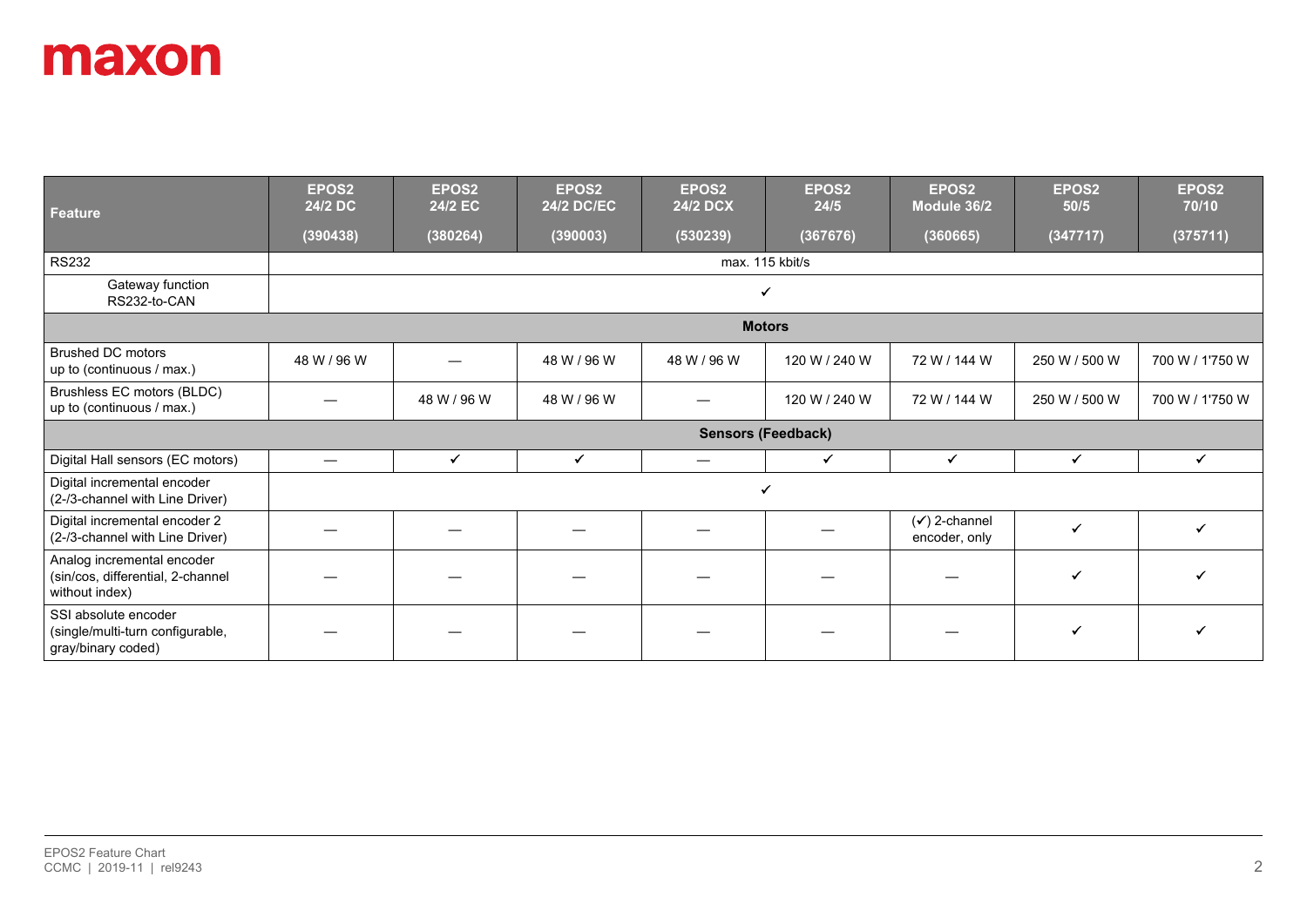| <b>Feature</b>                                            | EPOS <sub>2</sub><br>24/2 DC | EPOS <sub>2</sub><br>24/2 EC | EPOS <sub>2</sub><br><b>24/2 DC/EC</b> | EPOS <sub>2</sub><br><b>24/2 DCX</b> | EPOS <sub>2</sub><br>24/5                 | EPOS <sub>2</sub><br>Module 36/2 | EPOS <sub>2</sub><br>50/5 | EPOS <sub>2</sub><br>70/10 |
|-----------------------------------------------------------|------------------------------|------------------------------|----------------------------------------|--------------------------------------|-------------------------------------------|----------------------------------|---------------------------|----------------------------|
|                                                           | (390438)                     | (380264)                     | (390003)                               | (530239)                             | (367676)                                  | (360665)                         | (347717)                  | (375711)                   |
|                                                           |                              |                              |                                        |                                      | <b>Electrical Data</b>                    |                                  |                           |                            |
| Nominal power supply voltage<br>(V <sub>CC</sub> )        | 924 VDC                      | 924 VDC                      | 924 VDC                                | 924 VDC                              | 1124 VDC                                  | 1136 VDC                         | 1150 VDC                  | 1170 VDC                   |
| Nominal logic supply voltage<br>(V <sub>C</sub> )         |                              |                              |                                        |                                      | 1124 VDC                                  | 1136 VDC<br>(optional 5.0 VDC)   | 1150 VDC                  | 1170 VDC                   |
| Absolute supply voltage limits<br>$(+V_{min}/+V_{max})$   | 8 VDC / 28 VDC               | 8 VDC / 28 VDC               | 8 VDC / 28 VDC                         | 8 VDC / 28 VDC                       | 10 VDC / 28 VDC                           | 10 VDC / 40 VDC                  | 10 VDC / 54 VDC           | 10 VDC / 75 VDC            |
| Output voltage (max.)                                     |                              |                              |                                        |                                      | $0.90 x + V_{cc}$                         |                                  |                           |                            |
| Output current $(I_{\text{cont}} / I_{\text{max}} < 1$ s) | 2A/4A                        | 2A/4A                        | 2A/4A                                  | 2A/4A                                | 5A/10A                                    | 2A/4A                            | 5A/10A                    | 10 A / 25 A                |
| Pulse width modulation frequency                          | 100 kHz                      | 100 kHz                      | 100 kHz                                | 100 kHz                              | 50 kHz                                    | 50 kHz                           | 50 kHz                    | 50 kHz                     |
| Sampling rate PI current controller                       |                              |                              |                                        |                                      | 10 kHz (100 μs)                           |                                  |                           |                            |
| Sampling rate PID speed controller                        |                              |                              |                                        |                                      | 1 kHz (1 ms)                              |                                  |                           |                            |
| Sampling rate PID positioning contr.                      |                              |                              |                                        |                                      | 1 kHz (1 ms)                              |                                  |                           |                            |
| Max. efficiency                                           | 90%                          | 90%                          | 90%                                    | 90%                                  | 92%                                       | 93%                              | 94%                       | 94%                        |
| Max. speed DC motor                                       |                              |                              |                                        |                                      | limited by max. permissible speed (motor) |                                  |                           |                            |
| Max. speed EC motor,<br>block commutation                 | 100'000 rpm (1 pole pair)    |                              |                                        |                                      |                                           |                                  |                           |                            |
| Max. speed EC motor,<br>sinusoidal commutation            | 25'000 rpm (1 pole pair)     |                              |                                        |                                      |                                           |                                  |                           |                            |
| Built-in motor choke                                      | $2 \times 47 \mu H$ ; 2 A    | $3 \times 47 \mu H$ ; 2 A    | $3 \times 47 \mu H$ ; 2 A              | $2 \times 47 \mu H$ ; 2 A            | $3 \times 15 \mu H$ ; 5 A                 | $3 \times 10 \mu H$ ; 2 A        | $3 \times 22 \mu H$ ; 5 A | $3 \times 25 \mu H$ ; 10 A |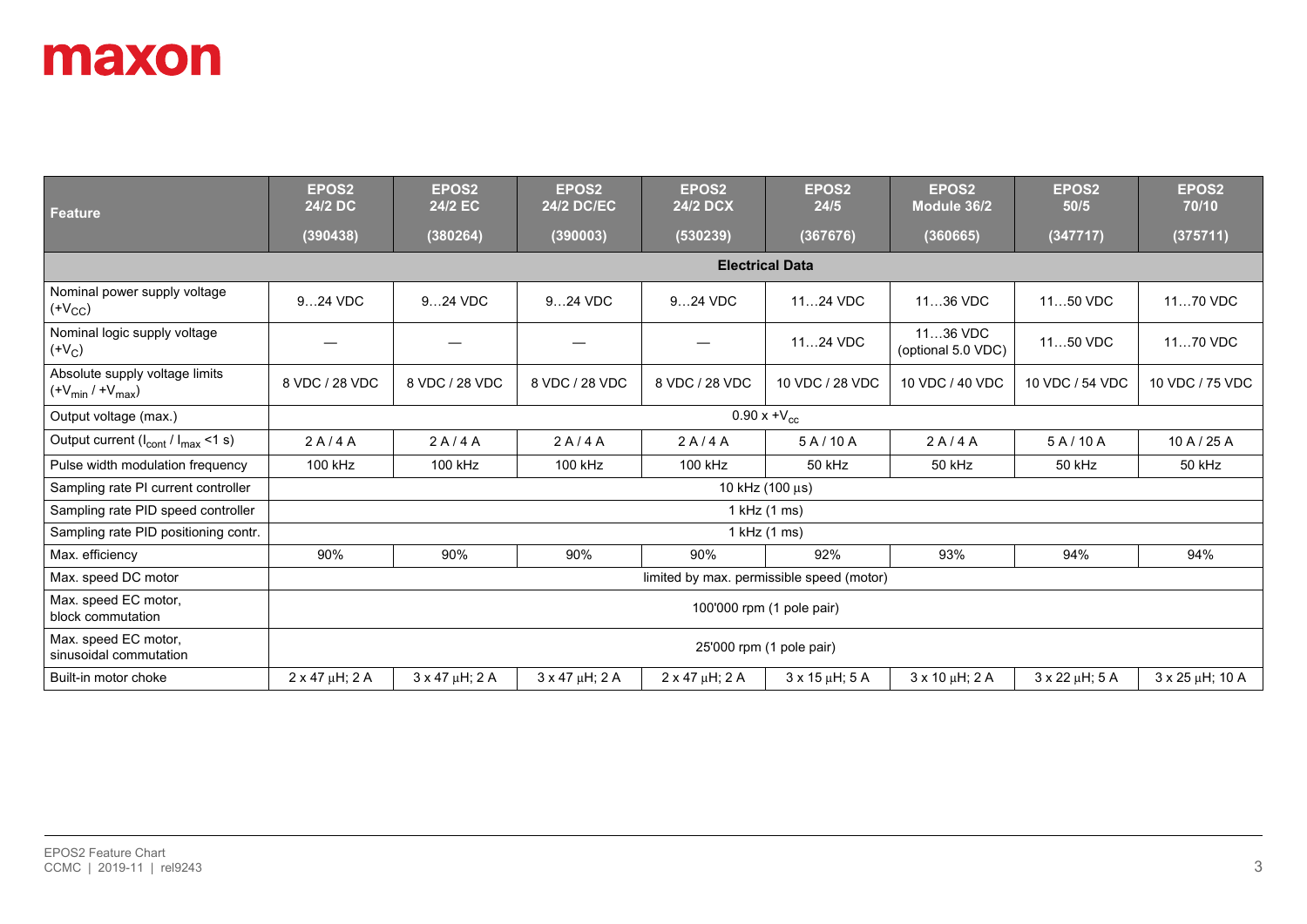| <b>Feature</b>                                        | EPOS <sub>2</sub><br>24/2 DC              | EPOS2<br>24/2 EC                          | EPOS <sub>2</sub><br><b>24/2 DC/EC</b>    | EPOS2<br><b>24/2 DCX</b>                  | EPOS <sub>2</sub><br>24/5 | EPOS <sub>2</sub><br>Module 36/2 | EPOS <sub>2</sub><br>50/5            | EPOS2<br>70/10                 |
|-------------------------------------------------------|-------------------------------------------|-------------------------------------------|-------------------------------------------|-------------------------------------------|---------------------------|----------------------------------|--------------------------------------|--------------------------------|
|                                                       | (390438)                                  | (380264)                                  | (390003)                                  | (530239)                                  | (367676)                  | (360665)                         | (347717)                             | (375711)                       |
|                                                       |                                           |                                           |                                           | <b>Inputs / Outputs</b>                   |                           |                                  |                                      |                                |
| Digital Hall sensor signals                           | $\overline{\phantom{m}}$                  | H1, H2, H3                                | H1, H2, H3                                |                                           | H1, H2, H3                | H1, H2, H3                       | H1, H2, H3                           | H1, H2, H3                     |
| Digital incremental encoder signals                   |                                           |                                           |                                           | A, A\, B, B\, I, I\ (EIA RS422, 5 MHz)    |                           |                                  |                                      |                                |
| Digital inputs (thereof "high speed"<br>up to 5 MHz)  | 6                                         | 6                                         | 6                                         | 6                                         | 6                         | 6(2)                             | 11(4)                                | 10(3)                          |
| Digital outputs (thereof "high speed"<br>up to 5 MHz) | $\overline{2}$                            | 2                                         | $\overline{2}$                            | $\overline{2}$                            | 4                         | 3(1)                             | 5(1)                                 | 5(1)                           |
| Analog inputs                                         |                                           |                                           |                                           |                                           | $\overline{2}$            |                                  |                                      |                                |
| Resolution                                            | 12-bit                                    | 12-bit                                    | 12-bit                                    | 12-bit                                    | 12-bit                    | 11-bit                           | 12-bit                               | 12-bit                         |
| Range                                                 | $0+5V$                                    | $0+5V$                                    | $0+5V$                                    | $0+5V$                                    | $0+5V$                    | $0+5V$                           | $-10+10$ V                           | $0+5V$                         |
| CAN ID                                                | 115<br>(up to 127 by<br>software setting) | 115<br>(up to 127 by<br>software setting) | 115<br>(up to 127 by<br>software setting) | 115<br>(up to 127 by<br>software setting) | 1127                      | 1127                             | 1127                                 | 1127                           |
| Analog outputs                                        |                                           |                                           |                                           | $\hspace{0.05cm}$                         |                           |                                  | 1 (resolution 12-<br>bit, $0+10 V$ ) |                                |
| Encoder supply voltage                                |                                           |                                           |                                           | +5VDC@100 mA                              |                           |                                  |                                      |                                |
| Hall sensor supply voltage                            | $\qquad \qquad -$                         | +5VDC@30 mA                               | +5VDC@30 mA                               |                                           | +5VDC@30 mA               | +5VDC@30 mA                      | +5VDC@30 mA                          | +5VDC@30 mA                    |
| Auxiliary output voltage                              | +5 VDC@10 mA                              | +5 VDC@10 mA                              | +5 VDC@10 mA                              | +5 VDC@10 mA                              | + $V_{cc}$ @1300 mA       | $\qquad \qquad -$                | +5 VDC@150 mA                        | +5 VDC@150 mA                  |
| Reference output voltage                              |                                           |                                           |                                           |                                           |                           | $\overline{\phantom{m}}$         | $\overline{\phantom{0}}$             | +5 VDC ( $R_i$ = 1k $\Omega$ ) |
| <b>Status indicators</b>                              |                                           |                                           |                                           | Operation: green LED / Error: red LED     |                           |                                  |                                      |                                |
|                                                       | <b>Mechanical Data</b>                    |                                           |                                           |                                           |                           |                                  |                                      |                                |
| Weight (approximate)                                  | 27 <sub>g</sub>                           | 30 <sub>g</sub>                           | 28 g                                      | 27 <sub>g</sub>                           | 170 g                     | 10 <sub>g</sub>                  | 240 g                                | 330 g                          |
| Dimensions (L x W x H)                                | 55 x 40 x 15.6 mm                         | 55 x 40 x 19.6 mm                         | 55 x 40 x 18.2 mm                         | 55 x 40 x 18.2 mm                         | 105 x 83 x 24 mm          | 54.5 x 28.2 x 9 mm               | 120 x 93.5 x 27<br>mm                | 150 x 93 x 27 mm               |
| Mounting                                              | M2.5 screws                               | M2.5 screws                               | M <sub>2.5</sub> screws                   | M2.5 screws                               | M3 screws                 | Card edge connec-<br>tor         | M3 screws                            | M3 screws                      |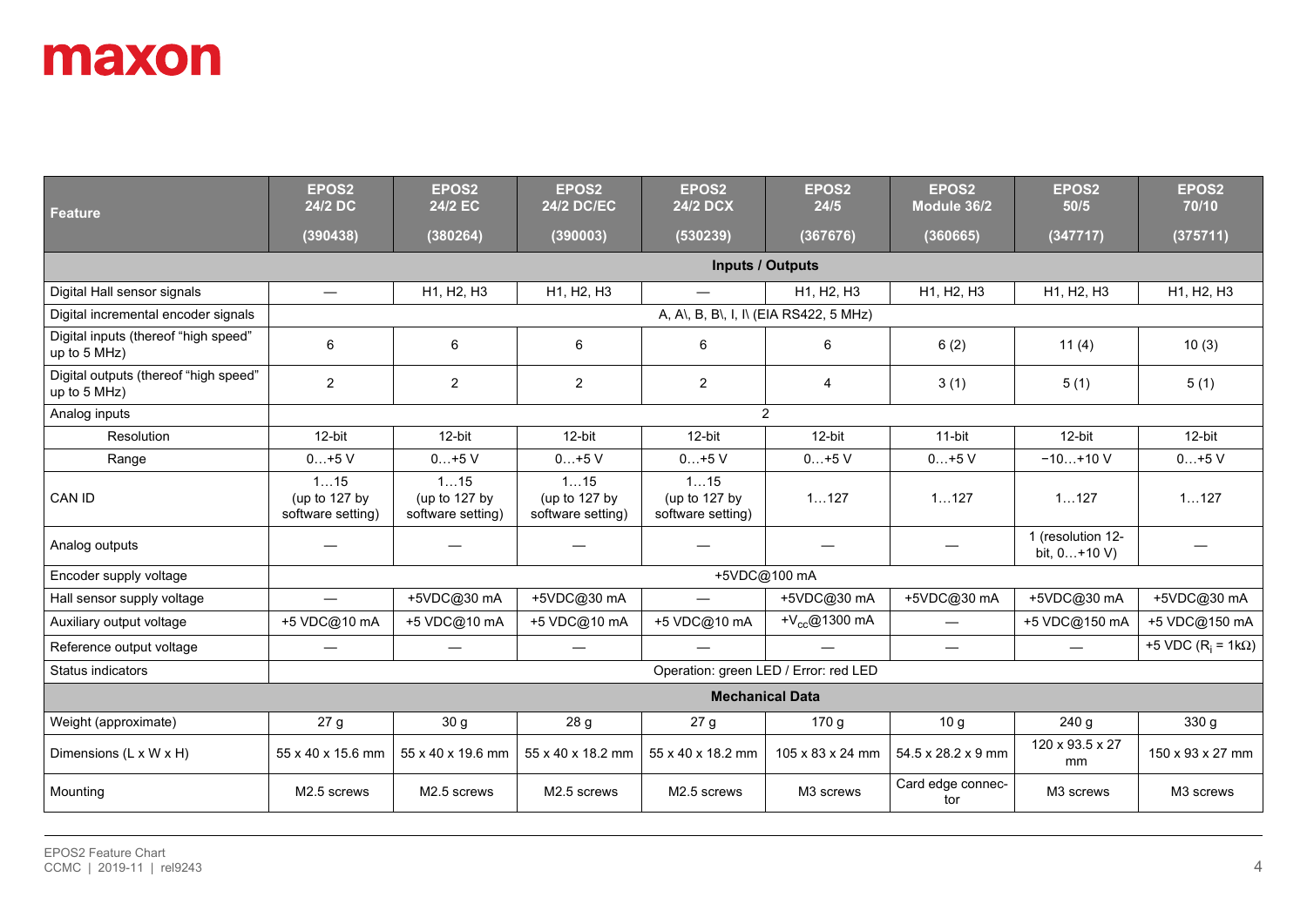| <b>Feature</b>                                                 | EPOS2<br>24/2 DC                                                             | EPOS <sub>2</sub><br>24/2 EC                                                 | EPOS <sub>2</sub><br><b>24/2 DC/EC</b>                                       | EPOS2<br><b>24/2 DCX</b>                                                     | EPOS2<br>24/5                                                                                    | EPOS <sub>2</sub><br>Module 36/2                                             | EPOS2<br>50/5                                                                                    | EPOS <sub>2</sub><br>70/10                                                   |
|----------------------------------------------------------------|------------------------------------------------------------------------------|------------------------------------------------------------------------------|------------------------------------------------------------------------------|------------------------------------------------------------------------------|--------------------------------------------------------------------------------------------------|------------------------------------------------------------------------------|--------------------------------------------------------------------------------------------------|------------------------------------------------------------------------------|
|                                                                | (390438)                                                                     | (380264)                                                                     | (390003)                                                                     | (530239)                                                                     | (367676)                                                                                         | (360665)                                                                     | (347717)                                                                                         | (375711)                                                                     |
|                                                                |                                                                              |                                                                              |                                                                              |                                                                              | <b>Environmental Conditions</b>                                                                  |                                                                              |                                                                                                  |                                                                              |
| Temperature - Operation                                        | $-10+55$ °C                                                                  | $-10+55$ °C                                                                  | $-10+55$ °C                                                                  | $-10+55$ °C                                                                  | $-10+55$ °C                                                                                      | $-10+45 °C$                                                                  | $-10+45$ °C                                                                                      | $-10+45$ °C                                                                  |
| Temperature - Extended range<br>(Derating)                     | $+55+74$ °C;<br>$(-0.105 \text{ A}^{\circ}\text{C})$                         | $+55+74$ °C;<br>$(-0.105 \text{ A}^{\circ}\text{C})$                         | $+55+74$ °C;<br>$(-0.105 A$ <sup>°</sup> C)                                  | $+55+74$ °C;<br>$(-0.105 AoC)$                                               | $+55+83 °C;$<br>$(-0.179 A$ <sup>°</sup> C)                                                      | $+45+75$ °C;<br>$(-0.067 A$ <sup>°</sup> C)                                  | $+45+80 °C;$<br>$(-0.143 A$ °C)                                                                  | $+45+85$ °C;<br>$(-0.250 A$ <sup>°</sup> C)                                  |
| Temperature - Storage                                          |                                                                              |                                                                              |                                                                              |                                                                              | $-40+85$ °C                                                                                      |                                                                              |                                                                                                  |                                                                              |
| Altitude - Operation                                           | 010'000 m MSL                                                                | 010'000 m MSL                                                                | 010'000 m MSL                                                                | 010'000 m MSL                                                                | 010'000 m MSL                                                                                    | 06'000 m MSL                                                                 | 010'000 m MSL                                                                                    | 010'000 m MSL                                                                |
| Altitude - Extended range (Derating<br>see Hardware Reference) |                                                                              |                                                                              |                                                                              |                                                                              |                                                                                                  | 6'00010'000<br>m MSL                                                         |                                                                                                  |                                                                              |
| Humidity<br>(condensation not permitted)                       |                                                                              |                                                                              |                                                                              |                                                                              | 590%                                                                                             |                                                                              |                                                                                                  |                                                                              |
|                                                                |                                                                              |                                                                              |                                                                              |                                                                              | <b>Directives &amp; Standards</b>                                                                |                                                                              |                                                                                                  |                                                                              |
| Generic                                                        | IEC/EN 61000-6-2<br>IEC/EN 61000-6-3                                         | IEC/EN 61000-6-2<br>IEC/EN 61000-6-3                                         | IEC/EN 61000-6-2<br>IEC/EN 61000-6-3                                         | IEC/EN 61000-6-2<br>IEC/EN 61000-6-3                                         | IEC/EN 61000-6-2<br>IEC/EN 61000-6-3                                                             | IEC/EN 61000-6-2<br>IEC/EN 61000-6-3                                         | IEC/EN 61000-6-2<br>IEC/EN 61000-6-3                                                             | IEC/EN 61000-6-2<br>IEC/EN 61000-6-4                                         |
| Applied                                                        | IEC/EN 61000-4-3<br>IEC/EN 61000-4-4<br>IEC/EN 61000-4-6<br>IEC/EN 61000-4-8 | IEC/EN 61000-4-3<br>IEC/EN 61000-4-4<br>IEC/EN 61000-4-6<br>IEC/EN 61000-4-8 | IEC/EN 61000-4-3<br>IEC/EN 61000-4-4<br>IEC/EN 61000-4-6<br>IEC/EN 61000-4-8 | IEC/EN 61000-4-3<br>IEC/EN 61000-4-4<br>IEC/EN 61000-4-6<br>IEC/EN 61000-4-8 | IEC/EN 61000-4-2<br>IEC/EN 61000-4-3<br>IEC/EN 61000-4-4<br>IEC/EN 61000-4-6<br>IEC/EN 61000-4-8 | IEC/EN 61000-4-3<br>IEC/EN 61000-4-4<br>IEC/EN 61000-4-6<br>IEC/EN 61000-4-8 | IEC/EN 61000-4-2<br>IEC/EN 61000-4-3<br>IEC/EN 61000-4-4<br>IEC/EN 61000-4-6<br>IEC/EN 61000-4-8 | IEC/EN 61000-4-2<br>IEC/EN 61000-4-3<br>IEC/EN 61000-4-4<br>IEC/EN 61000-4-6 |
|                                                                | IEC/EN 61000-6-3<br><b>IEC/EN 55022</b><br>(CISPR22)                         | IEC/EN 61000-6-3<br><b>IEC/EN 55022</b><br>(CISPR22)                         | IEC/EN 61000-6-3<br><b>IEC/EN 55022</b><br>(CISPR22)                         | IEC/EN 61000-6-3<br><b>IEC/EN 55022</b><br>(CISPR22)                         | IEC/EN 61000-6-3<br><b>IEC/EN 55022</b><br>(CISPR22)                                             | IEC/EN 61000-6-3<br><b>IEC/EN 55022</b><br>(CISPR22)                         | IEC/EN 61000-6-3<br><b>IEC/EN 55022</b><br>(CISPR22)                                             | IEC/EN 61000-6-4<br><b>IEC/EN 55022</b><br>(CISPR22)                         |
| Environment                                                    | IEC/EN 60068-2-6<br>MIL-STD-810F                                             |                                                                              |                                                                              |                                                                              |                                                                                                  |                                                                              |                                                                                                  |                                                                              |
| Safety                                                         | <b>UL File Number</b><br>E76332:<br>unassembled PCB                          | <b>UL File Number</b><br>E76332:<br>unassembled PCB                          | <b>UL File Number</b><br>E76332:<br>unassembled PCB                          | <b>UL File Number</b><br>E174311:<br>unassembled PCB                         | <b>UL File Number</b><br>E172472 or<br>E92481:<br>unassembled PCB                                | <b>UL File Number</b><br>E172472 or<br>E92481:<br>unassembled PCB            | <b>UL File Number</b><br>E172472 or<br>E92481:<br>unassembled PCB                                | <b>UL File Number</b><br>E187447:<br>unassembled PCB                         |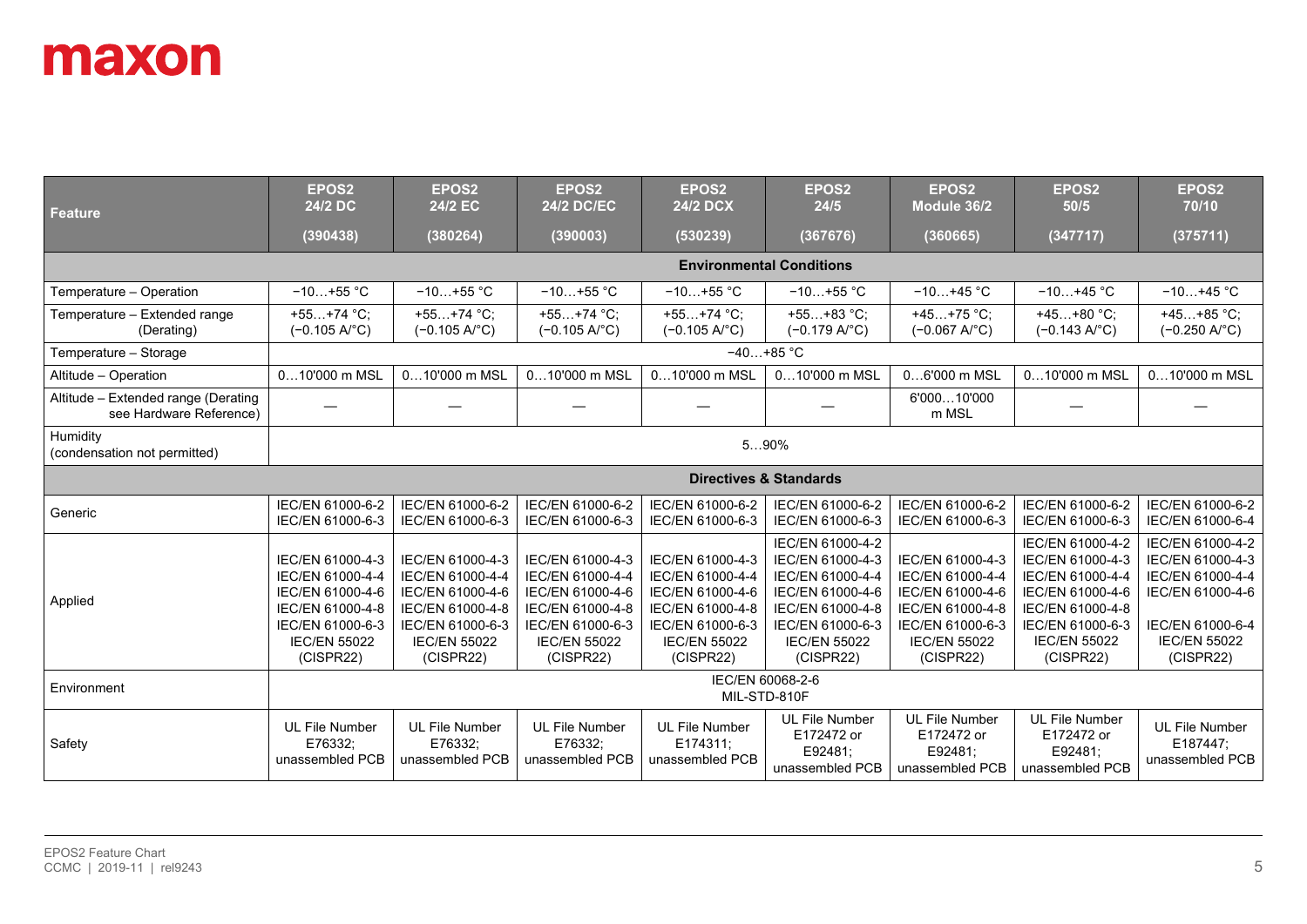| <b>Feature</b>   |                                                                               | EPOS2<br>24/2 DC                         | EPOS <sub>2</sub><br>24/2 EC             | EPOS <sub>2</sub><br><b>24/2 DC/EC</b>   | EPOS <sub>2</sub><br><b>24/2 DCX</b>     | EPOS <sub>2</sub><br>24/5                | EPOS <sub>2</sub><br>Module 36/2         | EPOS2<br>50/5                            | EPOS2<br>70/10                           |
|------------------|-------------------------------------------------------------------------------|------------------------------------------|------------------------------------------|------------------------------------------|------------------------------------------|------------------------------------------|------------------------------------------|------------------------------------------|------------------------------------------|
|                  |                                                                               | (390438)                                 | (380264)                                 | (390003)                                 | (530239)                                 | (367676)                                 | (360665)                                 | (347717)                                 | (375711)                                 |
| Reliability      |                                                                               | MIL-HDBK-217F<br>(MTBF 912'810<br>hours) | MIL-HDBK-217F<br>(MTBF 750'015<br>hours) | MIL-HDBK-217F<br>(MTBF 751'966<br>hours) | MIL-HDBK-217F<br>(MTBF 912'810<br>hours) | MIL-HDBK-217F<br>(MTBF 501'641<br>hours) | MIL-HDBK-217F<br>(MTBF 610'435<br>hours) | MIL-HDBK-217F<br>(MTBF 282'013<br>hours) | MIL-HDBK-217F<br>(MTBF 291'170<br>hours) |
|                  |                                                                               |                                          |                                          |                                          |                                          | <b>Functionality</b>                     |                                          |                                          |                                          |
|                  |                                                                               |                                          |                                          |                                          |                                          | <b>Operating Modes</b>                   |                                          |                                          |                                          |
| <b>CUM</b>       | Current (Torque) Mode                                                         |                                          | $\checkmark$                             |                                          |                                          |                                          |                                          |                                          |                                          |
| <b>VEM</b>       | <b>Velocity Mode</b>                                                          |                                          | $\checkmark$                             |                                          |                                          |                                          |                                          |                                          |                                          |
| <b>POM</b>       | Position Mode                                                                 |                                          | $\checkmark$                             |                                          |                                          |                                          |                                          |                                          |                                          |
| <b>PVM</b>       | Profile Velocity Mode                                                         |                                          | $\checkmark$                             |                                          |                                          |                                          |                                          |                                          |                                          |
| <b>PPM</b>       | Profile Position Mode,<br>point-to-point                                      |                                          | $\checkmark$                             |                                          |                                          |                                          |                                          |                                          |                                          |
| <b>IPM</b>       | <b>Interpolated Position</b><br>Mode                                          |                                          |                                          |                                          |                                          | ✔                                        |                                          |                                          |                                          |
| <b>HMM</b>       | Homing Mode                                                                   |                                          |                                          |                                          |                                          | $\checkmark$                             |                                          |                                          |                                          |
|                  | <b>Master Encoder Functionality</b>                                           |                                          |                                          |                                          |                                          | ✔                                        |                                          |                                          |                                          |
|                  | <b>Step/Direction Functionality</b>                                           |                                          |                                          |                                          |                                          | $\checkmark$                             |                                          |                                          |                                          |
|                  |                                                                               |                                          |                                          |                                          |                                          | <b>Features</b>                          |                                          |                                          |                                          |
|                  | Feed forward (acceleration/velocity<br>for inertia and friction compensation) |                                          | $\checkmark$                             |                                          |                                          |                                          |                                          |                                          |                                          |
|                  | Dual Loop Speed Control                                                       | $\equiv$                                 | $\overline{\phantom{m}}$                 | $\equiv$                                 | $\qquad \qquad \longleftarrow$           | $\qquad \qquad$                          | $\checkmark$                             | $\checkmark$                             | $\checkmark$                             |
|                  | Dual Loop Position Control                                                    |                                          | $\hspace{0.05cm}$                        | $\hspace{0.05cm}$                        | $\hspace{0.05cm}$                        | $\hspace{0.05cm}$                        | $\checkmark$                             | $\checkmark$                             | ✓                                        |
|                  | Advanced automatic control settings                                           |                                          |                                          |                                          |                                          | ✔                                        |                                          |                                          |                                          |
| ezoidal profiles | Path generator with sinusoidal/trap-                                          |                                          | $\checkmark$                             |                                          |                                          |                                          |                                          |                                          |                                          |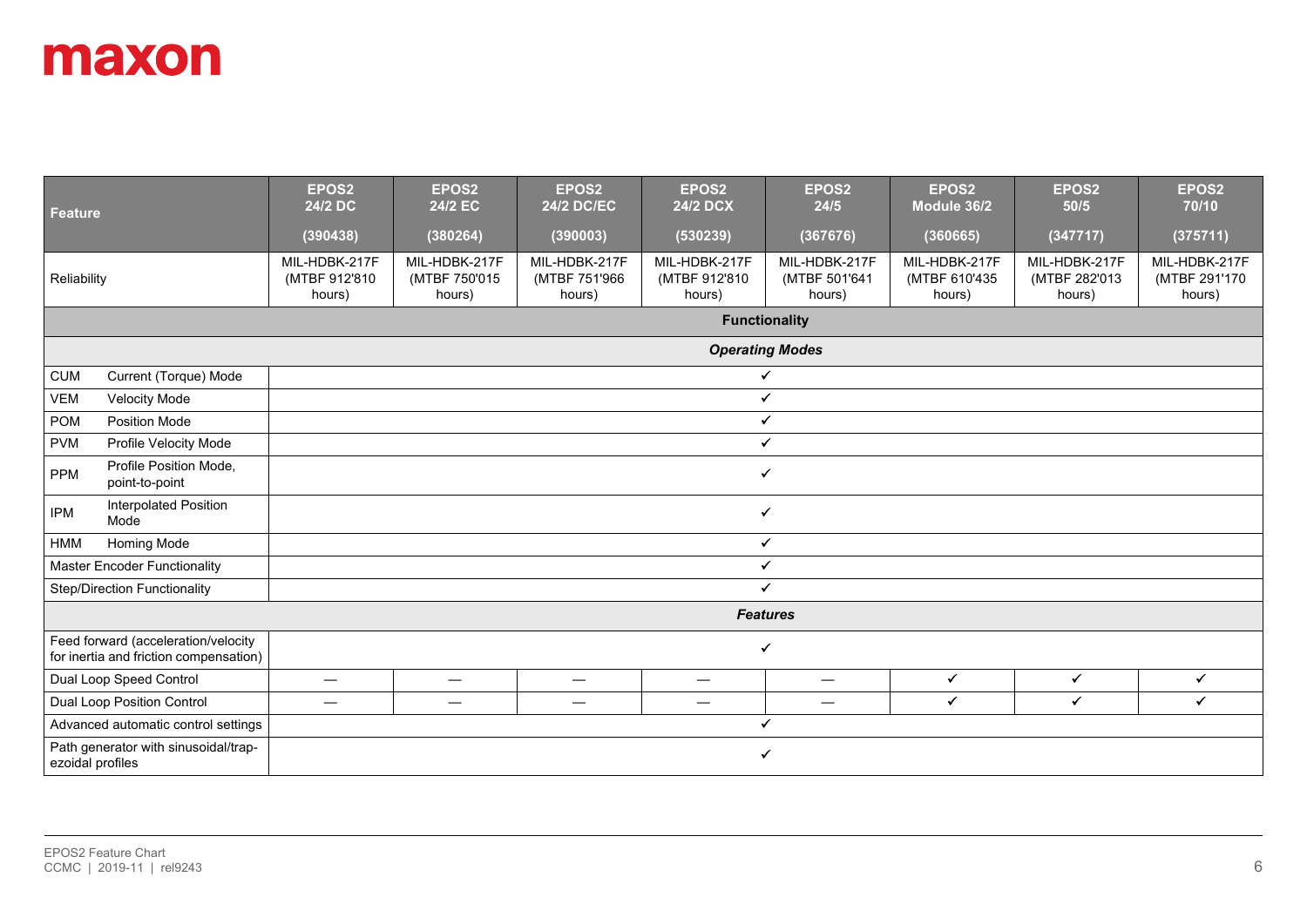| <b>Feature</b>                                 | EPOS2<br>24/2 DC | EPOS2<br>24/2 EC | EPOS2<br><b>24/2 DC/EC</b> | EPOS2<br><b>24/2 DCX</b> | EPOS2<br>24/5                    | EPOS2<br>Module 36/2 | EPOS2<br>50/5 | EPOS2<br>70/10 |
|------------------------------------------------|------------------|------------------|----------------------------|--------------------------|----------------------------------|----------------------|---------------|----------------|
|                                                | (390438)         | (380264)         | (390003)                   | (530239)                 | (367676)                         | (360665)             | (347717)      | (375711)       |
|                                                |                  |                  |                            |                          | <b>Digital I/O Functionality</b> |                      |               |                |
| Inputs (configurable)                          |                  |                  |                            |                          | $\checkmark$                     |                      |               |                |
| <b>Position Marker</b>                         |                  |                  |                            |                          | $\checkmark$                     |                      |               |                |
| Reference switches                             |                  |                  |                            |                          | $\checkmark$                     |                      |               |                |
| Limit switches                                 |                  |                  |                            |                          | $\checkmark$                     |                      |               |                |
| Quickstop                                      |                  |                  |                            |                          | $\checkmark$                     |                      |               |                |
| Drive Enable                                   |                  |                  |                            |                          | $\checkmark$                     |                      |               |                |
| General purpose                                |                  |                  |                            |                          | $\checkmark$                     |                      |               |                |
| Outputs (configurable)                         |                  |                  |                            |                          | $\checkmark$                     |                      |               |                |
| Position Compare                               |                  |                  |                            |                          | $\checkmark$                     |                      |               |                |
| <b>Holding Brake</b>                           |                  |                  |                            |                          | $\checkmark$                     |                      |               |                |
| Ready/Fault                                    |                  |                  |                            |                          | $\checkmark$                     |                      |               |                |
| General purpose                                |                  |                  |                            |                          | ✓                                |                      |               |                |
|                                                |                  |                  |                            |                          | <b>Analog I/O Functionality</b>  |                      |               |                |
| Inputs (configurable)                          |                  |                  |                            |                          | $\checkmark$                     |                      |               |                |
| Analog set value com-<br>mands (CUM, VEM, POM) |                  |                  |                            |                          | ✔                                |                      |               |                |
| General purpose                                |                  |                  |                            |                          | $\checkmark$                     |                      |               |                |
| Outputs (configurable)                         |                  |                  |                            |                          | $\checkmark$                     |                      |               |                |
| General purpose                                |                  |                  |                            |                          | $\checkmark$                     |                      |               |                |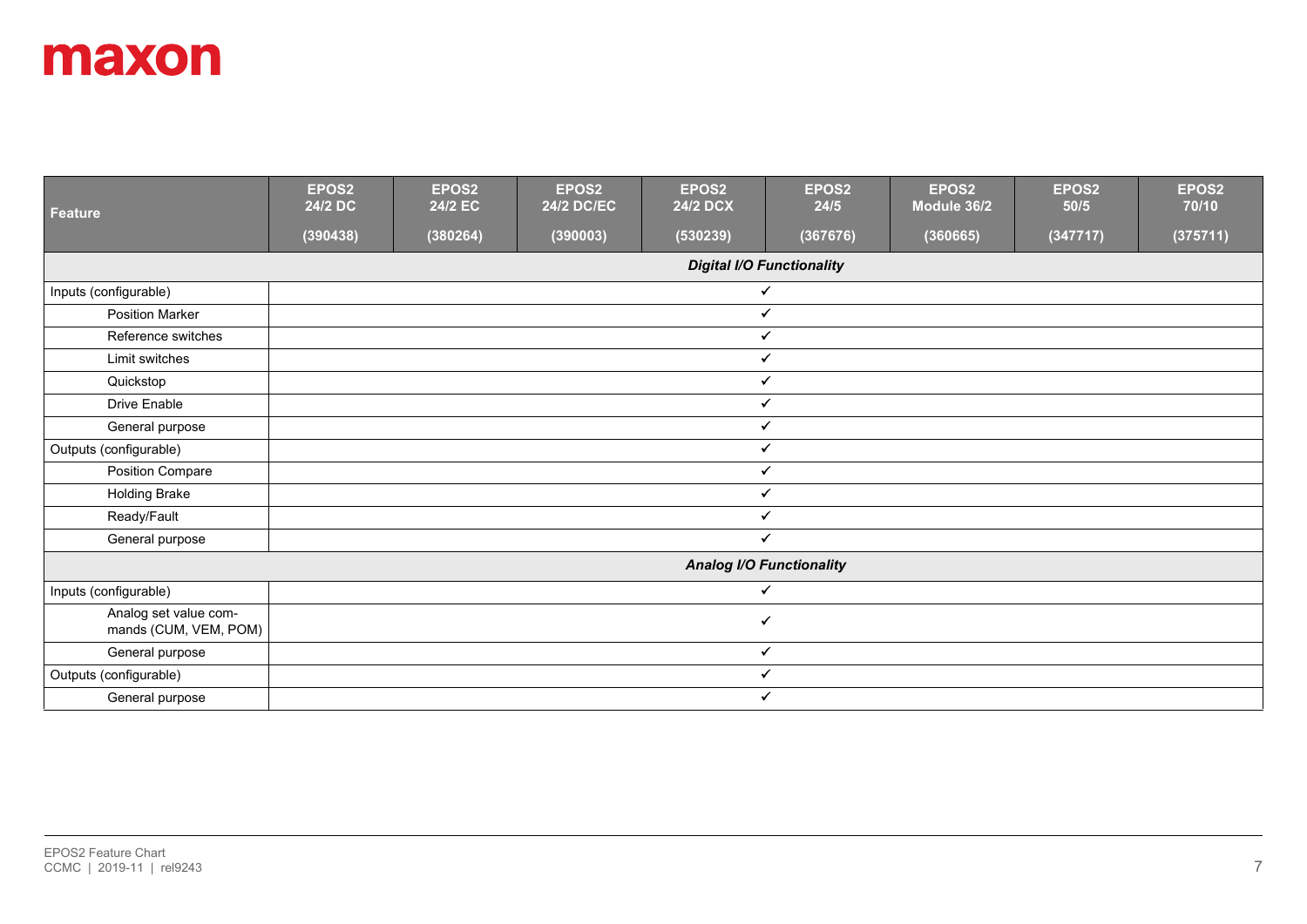| Feature                        | EPOS2<br>24/2 DC | EPOS2<br>24/2 EC | EPOS2<br><b>24/2 DC/EC</b> | EPOS2<br>24/2 DCX | EPOS2<br>24/5              | EPOS2<br>Module 36/2 | EPOS <sub>2</sub><br>50/5 | EPOS <sub>2</sub><br>70/10 |
|--------------------------------|------------------|------------------|----------------------------|-------------------|----------------------------|----------------------|---------------------------|----------------------------|
|                                | (390438)         | (380264)         | (390003)                   | (530239)          | (367676)                   | (360665)             | (347717)                  | (375711)                   |
|                                |                  |                  |                            |                   | <b>Built-in Protection</b> |                      |                           |                            |
| Current limiter (adjustable)   |                  |                  |                            |                   | ✓                          |                      |                           |                            |
| Overcurrent                    |                  |                  |                            |                   | $\checkmark$               |                      |                           |                            |
| Thermal motor protection       |                  |                  |                            |                   | $\checkmark$               |                      |                           |                            |
| Thermal controller protection  |                  |                  |                            |                   | $\checkmark$               |                      |                           |                            |
| Overvoltage                    |                  |                  |                            |                   | ✓                          |                      |                           |                            |
| Undervoltage                   |                  |                  |                            |                   | $\checkmark$               |                      |                           |                            |
| Voltage transients             |                  |                  |                            |                   |                            |                      |                           |                            |
| Short-circuit of motor winding |                  |                  |                            | $\checkmark$      |                            |                      |                           |                            |
| Loss of feedback signal        |                  |                  |                            | $\checkmark$      |                            |                      |                           |                            |
| Following error                |                  |                  |                            | $\checkmark$      |                            |                      |                           |                            |
| Status reporting               |                  |                  |                            | $\checkmark$      |                            |                      |                           |                            |
| Firmware error handling        |                  |                  |                            |                   | $\checkmark$               |                      |                           |                            |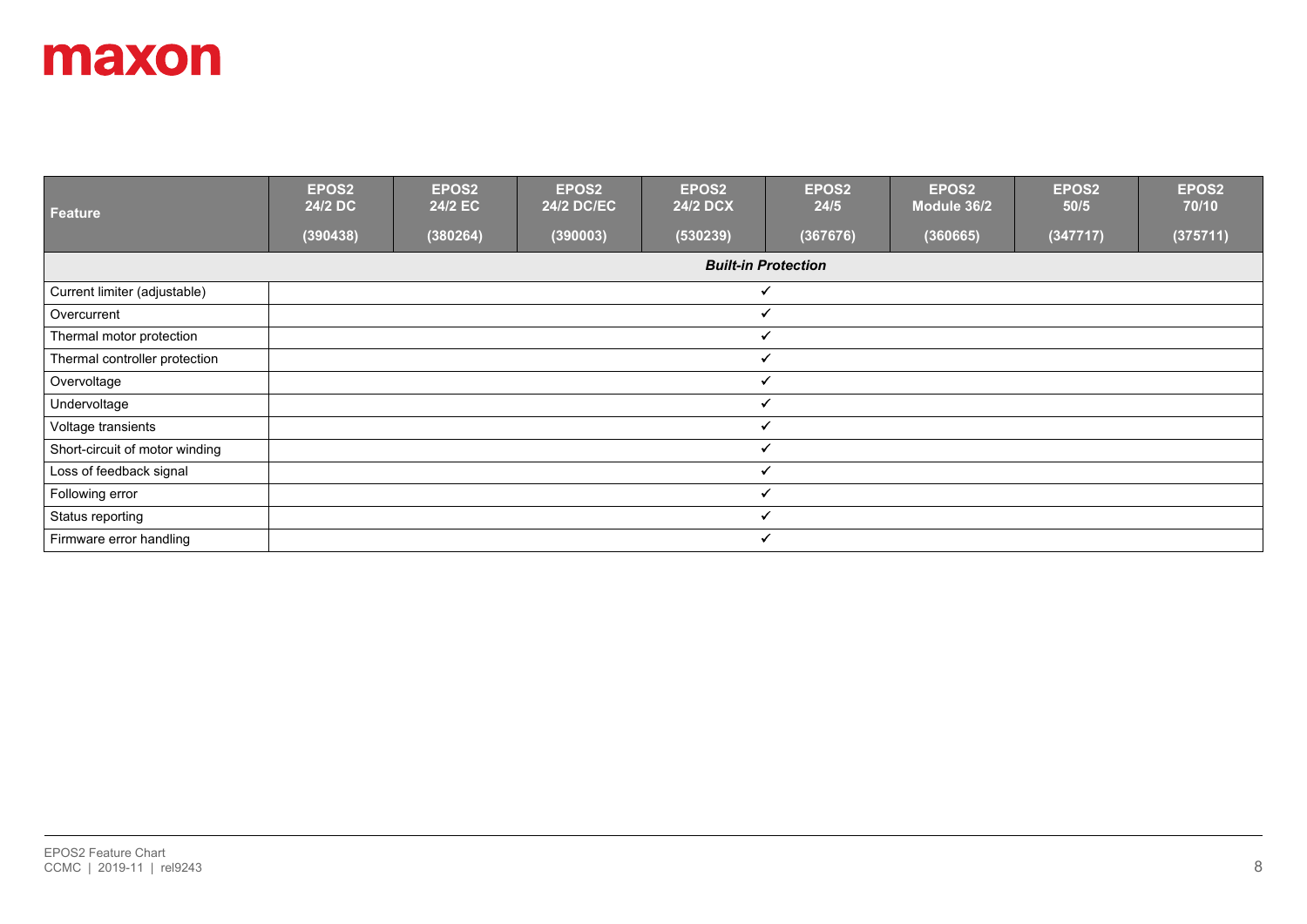| Feature                            | EPOS <sub>2</sub><br>24/2 DC | EPOS2<br>24/2 EC                | <b>EPOS2</b><br><b>24/2 DC/EC</b> | EPOS2<br><b>24/2 DCX</b>                                                                                        | EPOS <sub>2</sub><br>24/5        | EPOS <sub>2</sub><br>Module 36/2 | EPOS <sub>2</sub><br>50/5 | <b>EPOS2</b><br>70/10 |  |  |
|------------------------------------|------------------------------|---------------------------------|-----------------------------------|-----------------------------------------------------------------------------------------------------------------|----------------------------------|----------------------------------|---------------------------|-----------------------|--|--|
|                                    | (390438)                     | (380264)                        | (390003)                          | (530239)                                                                                                        | (367676)                         | (360665)                         | (347717)                  | (375711)              |  |  |
|                                    |                              | <b>Software</b>                 |                                   |                                                                                                                 |                                  |                                  |                           |                       |  |  |
| Installation program               |                              | <b>EPOS Setup</b>               |                                   |                                                                                                                 |                                  |                                  |                           |                       |  |  |
| Graphical User Interface           |                              | <b>EPOS Studio</b>              |                                   |                                                                                                                 |                                  |                                  |                           |                       |  |  |
| Language                           |                              | English                         |                                   |                                                                                                                 |                                  |                                  |                           |                       |  |  |
| Operating system                   |                              | Windows 10, 8, 7                |                                   |                                                                                                                 |                                  |                                  |                           |                       |  |  |
| Windows DLL for PC                 |                              |                                 |                                   |                                                                                                                 | 32-bit / 64-bit                  |                                  |                           |                       |  |  |
| PC master                          |                              |                                 |                                   | IXXAT, National Instruments, NI-XNET, Kvaser, Vector                                                            |                                  |                                  |                           |                       |  |  |
| Programming examples               |                              |                                 |                                   | Microsoft Visual Basic, Visual Basic.NET, Visual C#, Visual C++<br>National Instruments LabView, LabWindows/CVI | Borland C++, Delphi              |                                  |                           |                       |  |  |
| Linux Shard Object Library         |                              | X86 32-Bit/64-Bit, ARMv7        |                                   |                                                                                                                 |                                  |                                  |                           |                       |  |  |
| Programming examples               |                              | C++ (Eclipse Project)           |                                   |                                                                                                                 |                                  |                                  |                           |                       |  |  |
| IEC 61131-3 library for CAN master |                              | Beckhof, Siemens/Helmholz, VIPA |                                   |                                                                                                                 |                                  |                                  |                           |                       |  |  |
| maxon library for NI SoftMotion    |                              |                                 |                                   |                                                                                                                 | National Instruments Compact Rio |                                  |                           |                       |  |  |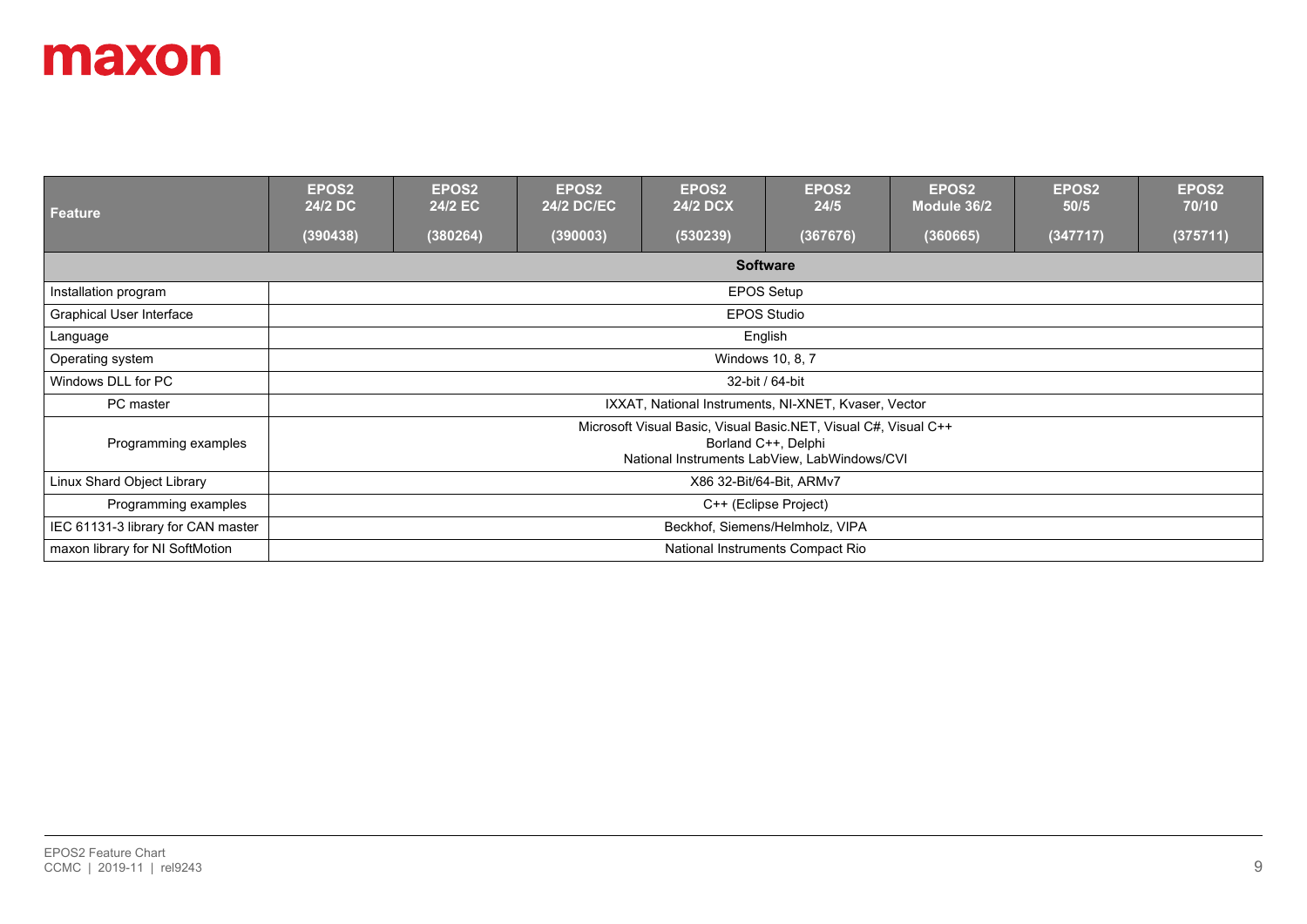| <b>Feature</b>                                | EPOS2<br>24/2 DC                       | EPOS2<br>24/2 EC                 | EPOS2<br><b>24/2 DC/EC</b> | EPOS2<br><b>24/2 DCX</b>         | EPOS <sub>2</sub><br>24/5      | EPOS2<br>Module 36/2     | EPOS2<br>50/5   | EPOS2<br>70/10           |  |  |  |
|-----------------------------------------------|----------------------------------------|----------------------------------|----------------------------|----------------------------------|--------------------------------|--------------------------|-----------------|--------------------------|--|--|--|
|                                               | (390438)                               | (380264)                         | (390003)                   | (530239)                         | (367676)                       | (360665)                 | (347717)        | (375711)                 |  |  |  |
|                                               | Accessories (not included in delivery) |                                  |                            |                                  |                                |                          |                 |                          |  |  |  |
| 275926 CAN-CAN Cable                          |                                        |                                  | $\checkmark$               | $\overline{\phantom{0}}$         | $\checkmark$                   | $(\checkmark)$ A         | $\checkmark$    | $\checkmark$             |  |  |  |
| <b>CAN-COM Cable</b><br>275908                | $\qquad \qquad -$                      | $\overline{\phantom{m}}$         | $\checkmark$               | $\qquad \qquad$                  | $\checkmark$                   | $(\checkmark)$ A         | $\checkmark$    | $\checkmark$             |  |  |  |
| CAN-Y Cable<br>319471                         |                                        |                                  | $\checkmark$               | $\overline{\phantom{0}}$         | —                              | $\equiv$                 | $\equiv$        | —                        |  |  |  |
| DC Motor Cable<br>303490                      | $\overline{\phantom{0}}$               | $\overbrace{\phantom{12322111}}$ | $\checkmark$               | $\overline{\phantom{0}}$         | $\overline{\phantom{m}}$       | $\qquad \qquad -$        | $\equiv$        | —                        |  |  |  |
| <b>Encoder Cable</b><br>275934                | $\checkmark$                           | $\checkmark$                     | $\checkmark$               | $\checkmark$                     | $\checkmark$                   | $(\checkmark)$ A         | $\checkmark$    | $\checkmark$             |  |  |  |
| <b>Hall Sensor Cable</b><br>275878            | $\overline{\phantom{0}}$               | $\overbrace{\phantom{12322111}}$ | $\overline{\phantom{m}}$   | $\overbrace{\phantom{12322111}}$ | $\checkmark$                   | $(\checkmark)$ A         | $\checkmark$    | $\checkmark$             |  |  |  |
| Motor Cable<br>275851                         | $\equiv$                               | $\overline{\phantom{m}}$         | $\overline{\phantom{m}}$   | —                                | $\checkmark$                   | $(\checkmark)$ A         | $\checkmark$    | $\checkmark$             |  |  |  |
| Motor/Hall Sensor Cable<br>302948             | $\equiv$                               | $\equiv$                         | $\checkmark$               | $\overline{\phantom{0}}$         | —                              | $\qquad \qquad -$        | $\equiv$        | —                        |  |  |  |
| Power Cable<br>275829                         | $\qquad \qquad \longleftarrow$         | $\hspace{0.05cm}$                | $\overline{\phantom{m}}$   | $\overline{\phantom{0}}$         | $\checkmark$                   | $(\checkmark)$ A         | $\checkmark$    | $\checkmark$             |  |  |  |
| RS232-COM Cable<br>275900                     | $\equiv$                               | $\overline{\phantom{m}}$         | ✓                          | $\overline{\phantom{m}}$         | $\checkmark$                   | $(\checkmark)$ A         | $\checkmark$    | $\checkmark$             |  |  |  |
| Signal Cable 16core<br>275932                 | $\overline{\phantom{0}}$               | $\overbrace{\phantom{12322111}}$ | $\checkmark$               | $\equiv$                         | $\checkmark$                   | $(\checkmark)$ A         | $\checkmark$    | $\checkmark$             |  |  |  |
| Signal Cable 3x2core<br>378173                | $\hspace{0.05cm}$                      | $\overline{\phantom{m}}$         | $\hspace{0.05cm}$          | $\overline{\phantom{0}}$         | —                              | $\qquad \qquad -$        | $\qquad \qquad$ | $\checkmark$             |  |  |  |
| Signal Cable 4x2core<br>350390                | $\overline{\phantom{0}}$               | $\hspace{0.05cm}$                | $\hspace{0.05cm}$          | $\overbrace{\phantom{13333}}$    | $\qquad \qquad \longleftarrow$ | $\hspace{0.05cm}$        | $\checkmark$    | —                        |  |  |  |
| Signal Cable 6x2core<br>300586                | $\overline{\phantom{0}}$               | $\overbrace{\phantom{12322111}}$ | $\overline{\phantom{m}}$   | $\overline{\phantom{0}}$         |                                | $\overline{\phantom{0}}$ | $\checkmark$    | $\checkmark$             |  |  |  |
| 350392 USB Type A - B Cable                   | $\qquad \qquad =$                      | $\qquad \qquad -$                | $\hspace{0.05cm}$          | $\qquad \qquad -$                | $\qquad \qquad$                | $({\checkmark})$ A       | $\checkmark$    | $\overline{\phantom{0}}$ |  |  |  |
| USB Type A - mini B<br>370513<br>Cable        | $\checkmark$                           | $\checkmark$                     | $\checkmark$               | $\checkmark$                     | ✓                              |                          | ٠               | $\checkmark$             |  |  |  |
| EPOS2 24/2<br>303807<br><b>Connector Set</b>  |                                        |                                  | $\checkmark$               | —                                |                                | -                        | –               |                          |  |  |  |
| EPOS2 24/5<br>384915<br>Connector Set         |                                        |                                  |                            |                                  | $\checkmark$                   |                          |                 |                          |  |  |  |
| EPOS2 50/5<br>351061<br>Connector Set         |                                        |                                  |                            |                                  |                                |                          | ✔               |                          |  |  |  |
| EPOS2 70/10<br>381405<br><b>Connector Set</b> |                                        |                                  |                            |                                  |                                |                          |                 | $\checkmark$             |  |  |  |